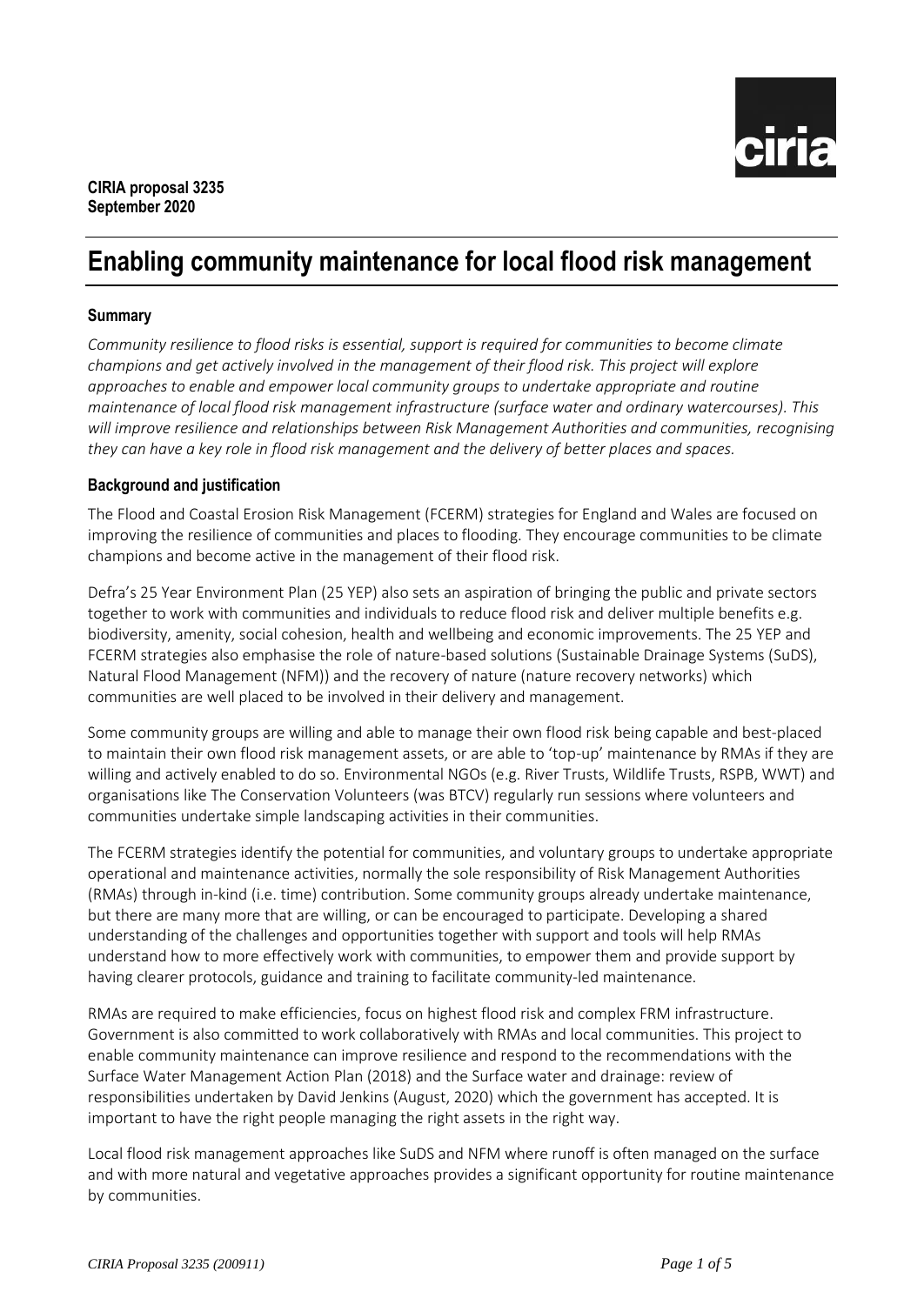Maintenance of simple local flood risk management infrastructure and SuDS using techniques such as vegetation management, grass cutting, debris clearance and conveyance management can be achieved. Research also suggests that community maintenance can be supported by:

- Understanding the flood risk management assets, maintenance requirements and the responsibilities of the RMA and the potential contribution community maintenance could make.
- Understanding what is appropriate maintenance for local flood risk management infrastructure.
- Encouraging local communities to influence their local environment through operation and maintenance of the flood risk management assets, managing risk and aligning management regimes with their passion for the local community and places.
- Understanding the assets and ways to formalise commitments for long-term, ongoing routine maintenance that could be managed by local councils and other democratic institutions (e.g. parish councils)
- Understanding potential risks and their mitigation for community-led maintenance, including the development of simple risk assessments and provision of insurance for community groups (e.g. Zurich scheme available through BTCV)
- Permitting requirements to support maintenance, e.g. simplified consenting procedures (in EA Thames region)

This project would facilitate RMAs to work with engaged communities to utilise their interest and willingness for enhanced participation in local flood risk management. The project will have two phases using case studies and experience to underpin a framework of principles and supporting guidance for RMAs and community groups. This would cover:

- 1. Identification of the behaviours, legislation, policy, processes and procedures that hinder or enable routine community operation and maintenance activities;
- 2. Identification and description of the range of activities that can be carried out safely and environmentally sensitively by community groups. This will include detailed guidance for common activities such as: risk assessment process for all activities; weed and debris clearance from streams; vegetation management including embankment and swale grass cutting; weed/invasive species management; litter picking and; inspecting and clearing inlets and outlets; and operating simple flood gates;
- 3. Identification of specific training and guidance needs both for the community groups and those working within RMAs;
- 4. Identification of a process for monitoring the maintenance activities carried out by communities. (Depending on the situation this may be linked to an assessment of asset performance , condition and associated training needs).

## **Project benefits and outcomes**

Community groups and RMAs are likely to be the primary beneficiaries and users of the guidance. Many of the benefits would be shared by them, however specific benefits are:

## Benefits for community groups

- Actively managing their flood risks community groups would be empowered and enabled to manage flood risks and to improve their local environment.
- Easy to use guidance on maintenance approaches to maintaining local flood risk management infrastructure will be developed enabling communities to take an active role in maintenance.
- Improving a shared understanding guidance written for community groups and RMAs on approaches to manage flood risks will provide opportunities to share an understanding of flood risk management and approaches to enhance the local environment.
- Developing successful and longer-term relationships with RMAs expectation of RMAs and communities will be better appreciated by each other. The concerns and potential contribution of community groups will also be better understood.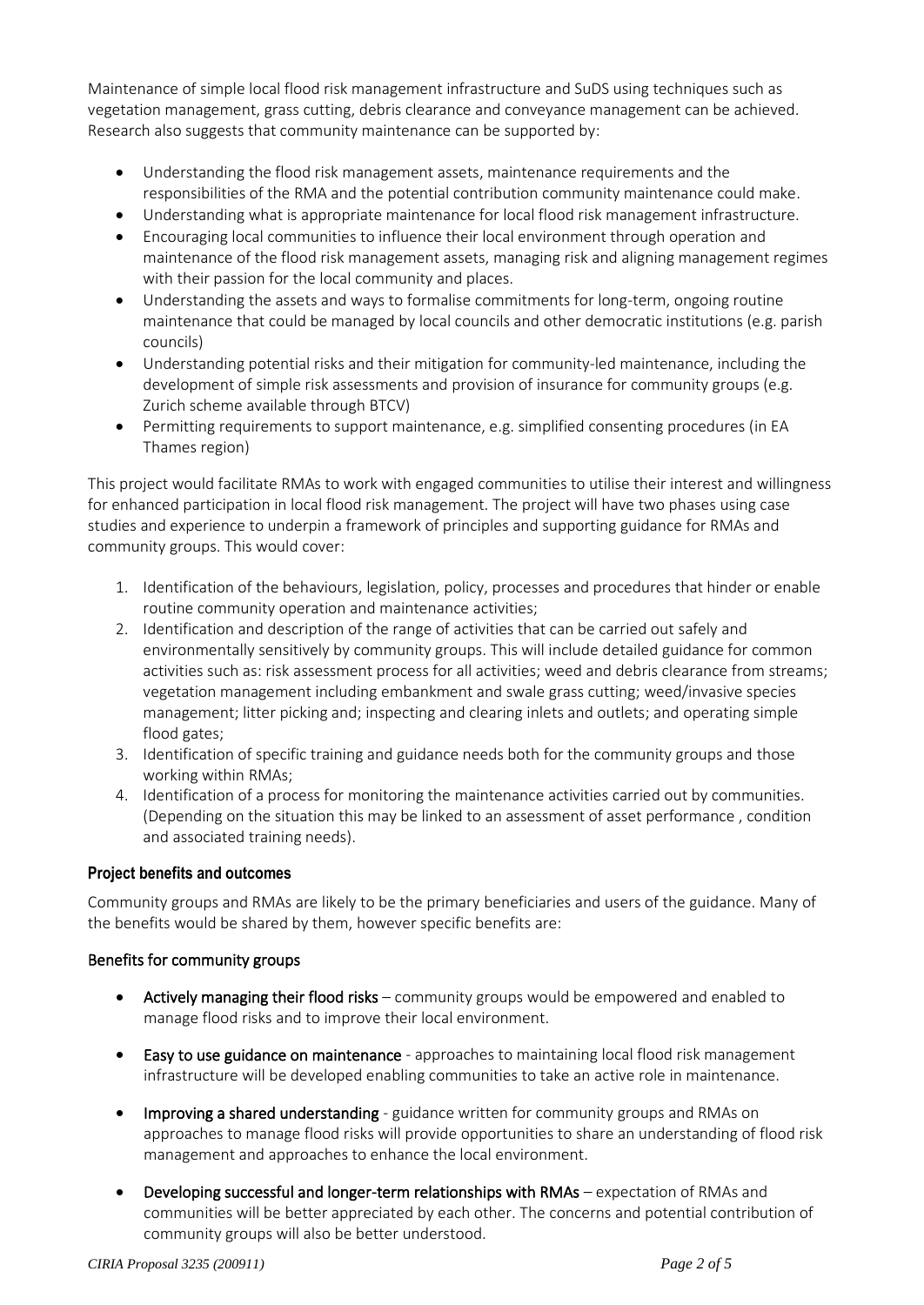• Overcoming challenges– the guidance will help community groups and RMAs work more effectively together and deliver local improvements.

### Benefits for RMAs

- Local flood risk management the contribution of flood risk management assets to reducing risks will be understood and enable maintenance to be appropriate by the right people with the right support.
- Shared understanding of RMA responsibilities RMAs, community groups and landowners would have a better understanding of the role that RMAs have with regards to managing watercourses.
- Enabling community maintenance 'success factors' for establishing good procedures and working practices to enable community-led maintenance will be shared.
- Delivery of multiple benefits the involvement of communities to manage flood risk assets may help deliver multiple benefits through improving the quality of places and spaces, amenity and improving local social cohesion.
- Savings in operational and maintenance budgets community maintenance will enable RMAs to more cost-effectively manage their flood risk management infrastructure that may otherwise be uneconomic to maintain.

#### **Objectives**

The overall objective of the project is to provide a framework of principles and guidance to enable community groups (possibly facilitated by Third Sector organisations) to deliver routine maintenance and asset management activities. The specific objectives include.

- 1. Engage with relevant stakeholders to understand the challenges and opportunities of enabling community maintenance of local flood risk management infrastructure, e.g. clarity around ownership and responsibility for assets.
- 2. Identify where community maintenance is not possible and make appropriate recommendations for changes in policy and approach.
- 3. Undertake a review of case studies, practices and experience related to community maintenance of flood risk management assets to determine challenges, opportunities and good practice.
- 4. To develop and engage on a principles document for RMAs and community groups providing highlevel guidance to support community maintenance and asset management activities
- 5. To develop separate guidance for policy makers, RMA practitioners and local community groups that help interpret and implement these principles. The guidance documents will:
	- a. set the policy level context for the work
	- b. define procedures for determining the right level and frequency of maintenance (defined frequency vs ad-hoc)
	- c. capture and appropriately present the good practice and lessons learnt where community groups have delivered routine maintenance and asset management tasks and/or paid others to carry out maintenance (e.g. for trash screen clearance); and
	- d. identify the processes and procedures that would be necessary to set up and deliver such arrangements routinely,
	- e. identify the specific training and guidance needs both for the community groups and for FCRM staff, including provision of 1-2 page guides to at least the following: risk assessment process for all activities; weed and debris clearance from streams; embankment or SuDS vegetation management, checking of SuDS inlets and outlets and weed/invasive species management;
	- f. identifies a process, tools and guidance for community-led visual condition assessment
- 6. Disseminate the guidance to a wide audience.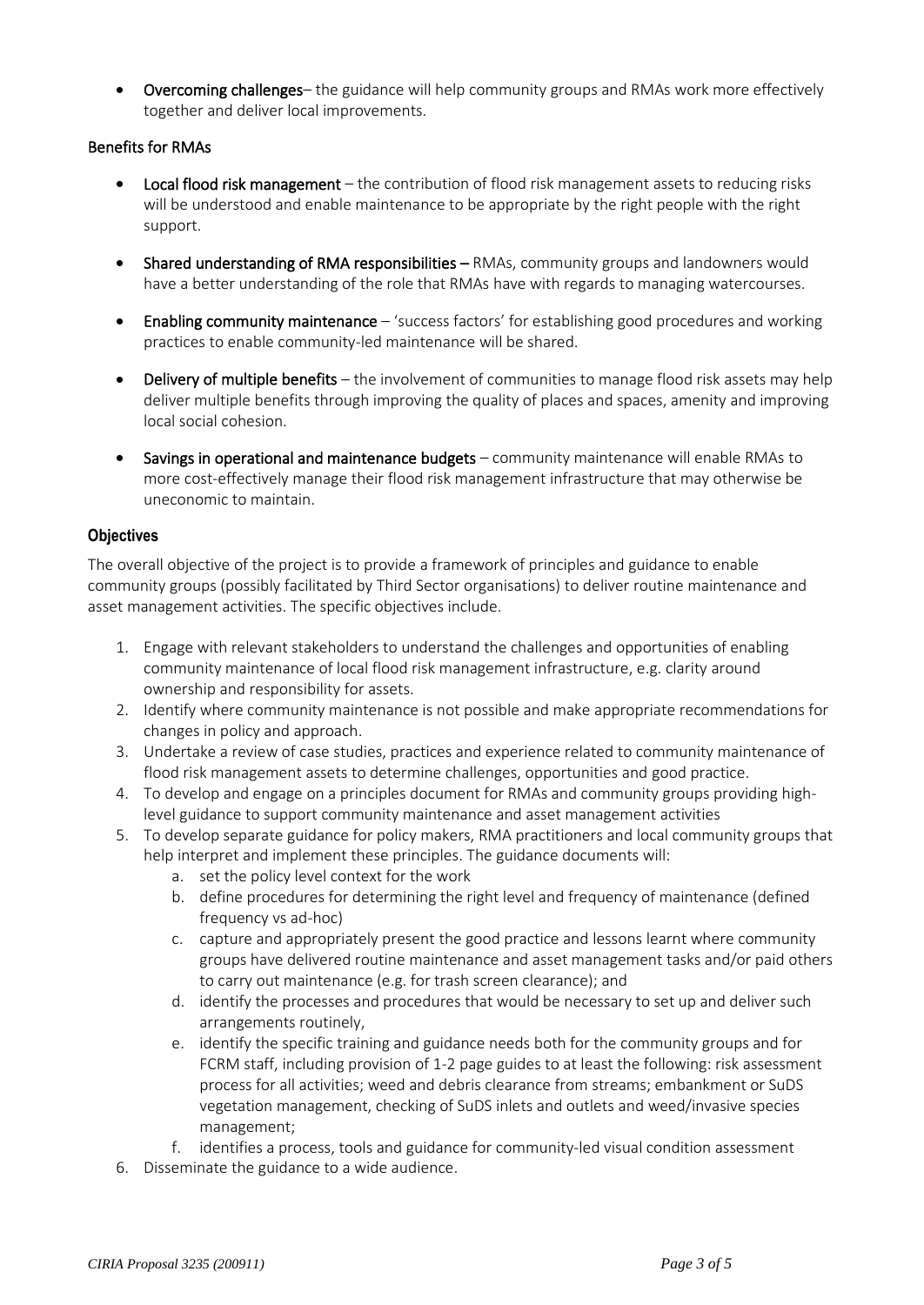# **Outputs**

Depending on the budget available, four outputs are envisaged. A principles document, policy briefing document, and two guidance documents. The principles document and draft policy brief will be delivered in the first phase, this will be based on engagement with RMAs and community groups and revised by the PSG. The outputs are:

- 1. Principles document this will present case studies and capture the good practice from the case studies as principles for RMAs and community groups. (First phase of the project)
- 2. Short policy briefing document for policy makers setting out the reasons for progressing community maintenance
- 3. Guidance for RMAs focused on approaches to facilitating and enabling community groups to undertake maintenance within the policy context and inclusion of good practice.
- 4. Guidance for community groups outlining approaches, and maintenance activities for specific flood risk management assets.

The guidance documents will provide an overview of the policy context setting out how it can influence the approach to enabling and empowering community groups to maintain flood management assets. It will also summarise the key success factors, lessons learnt from case studies. The processes and procedures that would be required to enable and empower communities to undertake maintenance will also be included.

The anticipated target audiences include:

- Environment Agency, Natural Resources Wales and SEPA
- Risk management authorities
	- o Lead Local Flood Authorities
	- o Water and Sewerage Companies
	- o Highways England
	- o Internal Drainage Boards
- Private, riparian landowners
- Community flood resilience groups
- Rivers Trusts, Wildlife Trusts
- Other relevant Third Sector Groups

## **Approach and methodology**

The project will be managed by CIRIA, guided by an independently chaired Project Steering Group (PSG) that represents the target audience, key stakeholders groups and funders. The project will be undertaken collaboratively to develop consensus. It is envisaged that the project will include:

## Phase 1

- 1. Development and fundraising CIRIA working with interested parties will develop and fundraise the proposal (including the development of the PSG).
- 2. Research contractor appointment this will be based on ensuring the research contractor has the right skills and approach to delivering collaboratively and consensus-based outputs.
- 3. Engagement and collaboration  $-$  this is likely to be undertaken by a survey and engagement with RMAs and appropriate Third Sector organisations. It will identify examples and case studies where community maintenance has been undertaken and capture the challenges faced. It will also be used to help identify how challenges have been overcome and key success factors. The National Flood Forum will be funded to support this activity and this will include involvement of RMAs, River Trusts, Wildlife Trusts and other NGOs or community groups undertaking maintenance. This approach will identify and present case studies, outline the maintenance activities undertaken, the policy framework and other factors contributing to success or challenges faced. Examples in Hillingdon of the identification of assets and culverted lost watercourses include: Cannon Brook; Chesham FAS; Contributions policy for Thames Tidal defences; Hanneys Flood group.